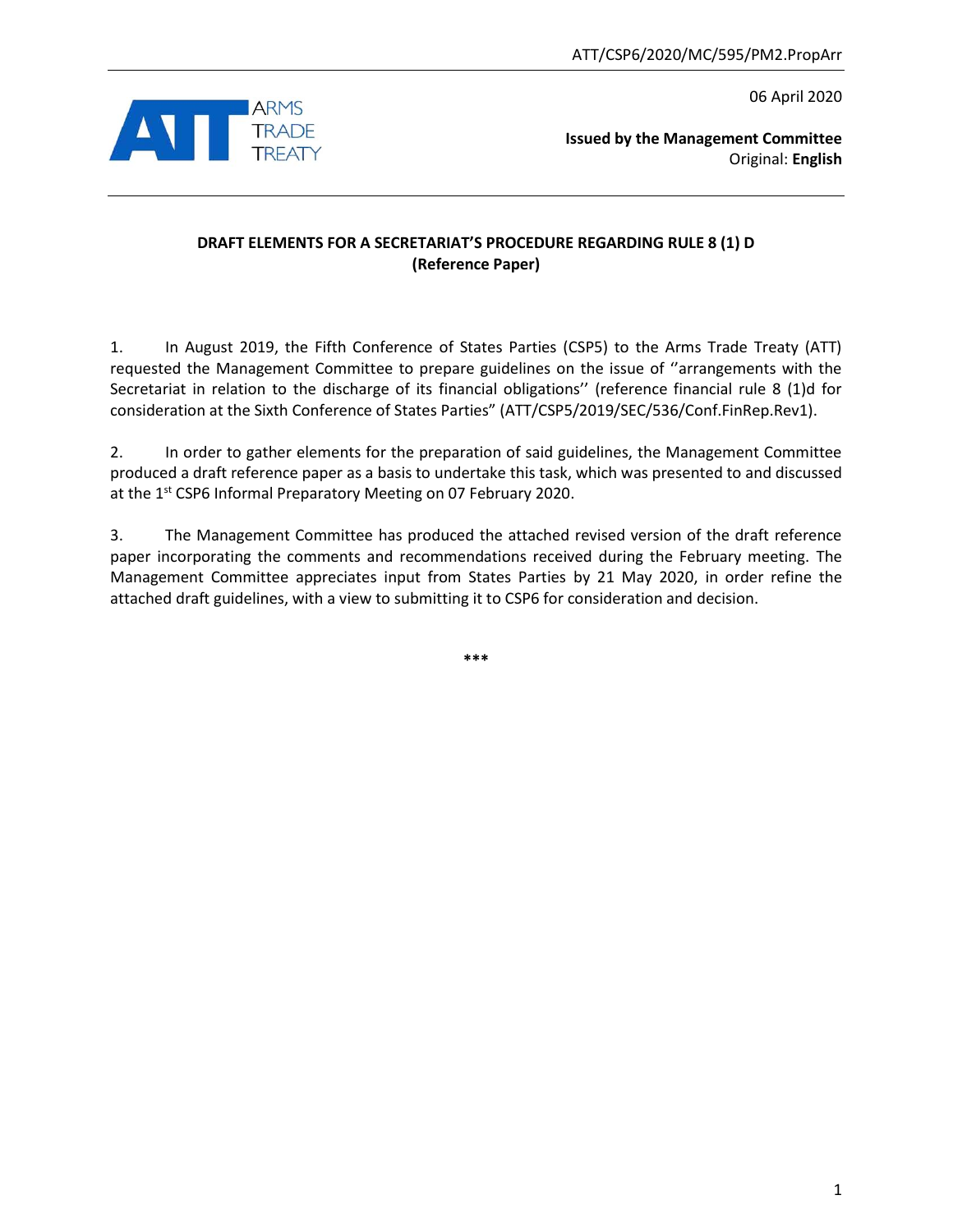# **ANNEX A. DRAFT ELEMENTS FOR A SECRETARIAT'S PROCEDURE REGARDING RULE 8 (1) D**

### **Context**

The Fifth Conference of States Parties (CSP5) expressed deep concern about the unpaid contributions of States<sup>1</sup> and called on States that have not done so, to address their financial obligations in a prompt and timely manner to avoid risks to the ATT process and its activities<sup>2</sup>.

The Conference requested the Management Committee to prepare guidelines on the issue of "arrangements with the Secretariat in relation to the discharge of its financial obligations" (reference Financial Rule 8 (1) d) for consideration at CSP6<sup>3</sup>.

Furthermore, the Conference decided that no State shall be prejudiced by Financial Rule 8 (1) d in applying for support from the ATT Voluntary Trust Fund or the ATT Sponsorship Programme until CSP6, when this matter will be considered<sup>4</sup>.

### The ATT Financial Rule 8 (1) d states:

*Any State Party whose contributions are in arrears for two or more years that has not entered into arrangements with the Secretariat in relation to the discharge of its financial obligations shall have its voting rights suspended, not be eligible to nominate a representative as an office-holder, nor become a member of any committee or subsidiary body of the CSP. The CSP may, nevertheless, permit such a member to vote or nominate a representative as an office-holder if it is satisfied that the failure to pay is due to conditions beyond the control of the State Party.*

To date, no rule or procedure exists within the ATT framework to guide how a State in arrears for two or more years can make a financial arrangement or how the ATT Secretariat should process a request for a financial arrangement as contemplated in Rule 8 (1) d of the ATT Financial Rules.

This paper seeks to present a proposal on how to provide a comprehensive, commonly agreed and easily applicable decision-making procedure to the ATT Secretariat and the Management Committee.

#### **Background**

**.** 

Rule 3 of the ATT Financial Rules provides that the financial period for the ATT is the calendar year (i.e. 01 January  $-31$  December of each year). Accordingly, the ATT budget is adopted during the relevant CSP of the previous year.

Financial contributions for each calendar year are due and payable in full within 90 days of the receipt of an invoice from the ATT Secretariat. In accordance with the stipulation of the ATT Financial Rules, States should be notified of the amount of their contributions for a given year by 15 October of the previous year. As not all fiscal years are alike between States, each State should, as far in advance as

<sup>&</sup>lt;sup>1</sup> States referred to in this document include States Parties, Signatory States and Observer States that are also assessed for contributions.

<sup>2</sup> ATT/CSP5/2019/SEC/536/Conf.FinRep.Rev1/34

<sup>3</sup> ATT/CSP5/2019/SEC/536/Conf.FinRep.Rev1/35

<sup>4</sup> ATT/CSP5/2019/SEC/536/Conf.FinRep.Rev1/36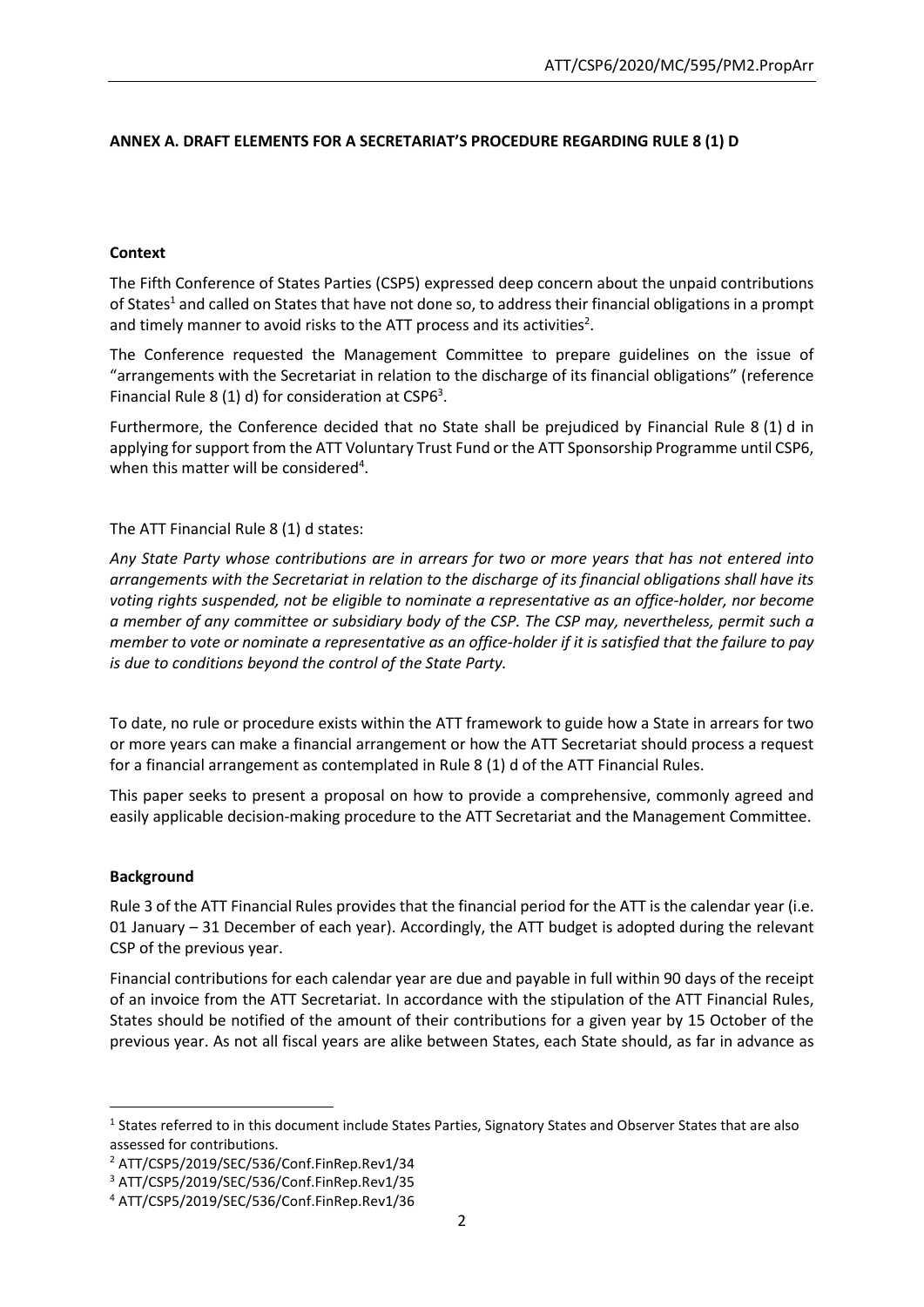possible of the date due for the contribution, inform the ATT Secretariat of the projected timing of that contribution to allow for better financial oversight and planning.

As in comparable Conventions or the United Nations itself, financial and liquidity problems arise when States either pay late or not at all. During previous years, various measures have been introduced to address problems arising from delayed payment or non-payment. With regard to the ATT, the flexibility embedded in the ATT Financial Rules has been invoked in a bid to overcome financially critical periods until payments are received.

Despite the measures referenced above, there are situations in which financial contributions are not paid by States for two or more years. In the case of the United Nations, the General Assembly has introduced the restriction of rights to vote<sup>5</sup>. In the context of the ATT, Rule 8 (1) d of the Financial Rules introduces measures applicable to States in arrears for two or more years, which will be applied unless the State enters into arrangements with the Secretariat in relation to the discharge of its financial obligations. Notwithstanding this indication, the rule does not prescribe a procedure to be followed in making such an arrangement.

### **Potential Process**

**.** 

In developing a possible ATT process for making financial arrangements contemplated under Rule 8 (1) d, the existing rules and procedures of the General Assembly of the United Nations and other Conventions were considered.

Some regulations of the United Nations allow for the definition and application of multi-year payment plans as an instrument for Member States to pay contributions in arrears<sup>6</sup>. These plans should not extend to more than six years, if possible, and a yearly report on the status of the relevant plan is compulsory. Although payment plans may constitute a useful tool to reduce arrears and underscore the willingness of States to meet their financial obligations, it should be noted that they are regarded as voluntary in nature in the context of the UN process referenced above.

In view of the applicability of some of the elements contained in the process above, consideration should be given to the introduction of a multi-year payment plan in the ATT process. This approach will provide flexibility to States in arrears to settle their financial arrears within a reasonable timeframe and in a transparent manner.

Proposed process for the ATT framework:

- 1. The process starts with an invoice for assessed financial contribution issued by the ATT Secretariat in accordance with Rule 8 (1) a and payable within 90 days of receipt.
- 2. Pursuant to Rule 8 (1) b, each State shall, as far in advance as possible of the date due for the contribution, inform the ATT Secretariat of the projected timing of that contribution<sup>7</sup>.
- 3. By 01 March of the relevant year, the ATT Secretariat shall advise the President, who shall write to those States, who have not yet paid by that date, to impress upon them the importance of paying

<sup>5</sup> Charter of the United Nations, Chapter 4, Article 19: A Member of the United Nations which is in arrears in the payment of its financial contributions to the Organization shall have no vote in the General Assembly if the amount of its arrears equals or exceeds the amount of the contributions due from it for the preceding two full years. The General Assembly may, nevertheless, permit such a Member to vote if it is satisfied that the failure to pay is due to conditions beyond the control of the Member.

<sup>6</sup> For reference UNGA A/74/68 or A/74/11 may be used.

 $<sup>7</sup>$  As fiscal years for individual member state may differ, it is recommended that relevant details are provided to</sup> the ATT Secretariat in time in order to avoid additional administrative efforts.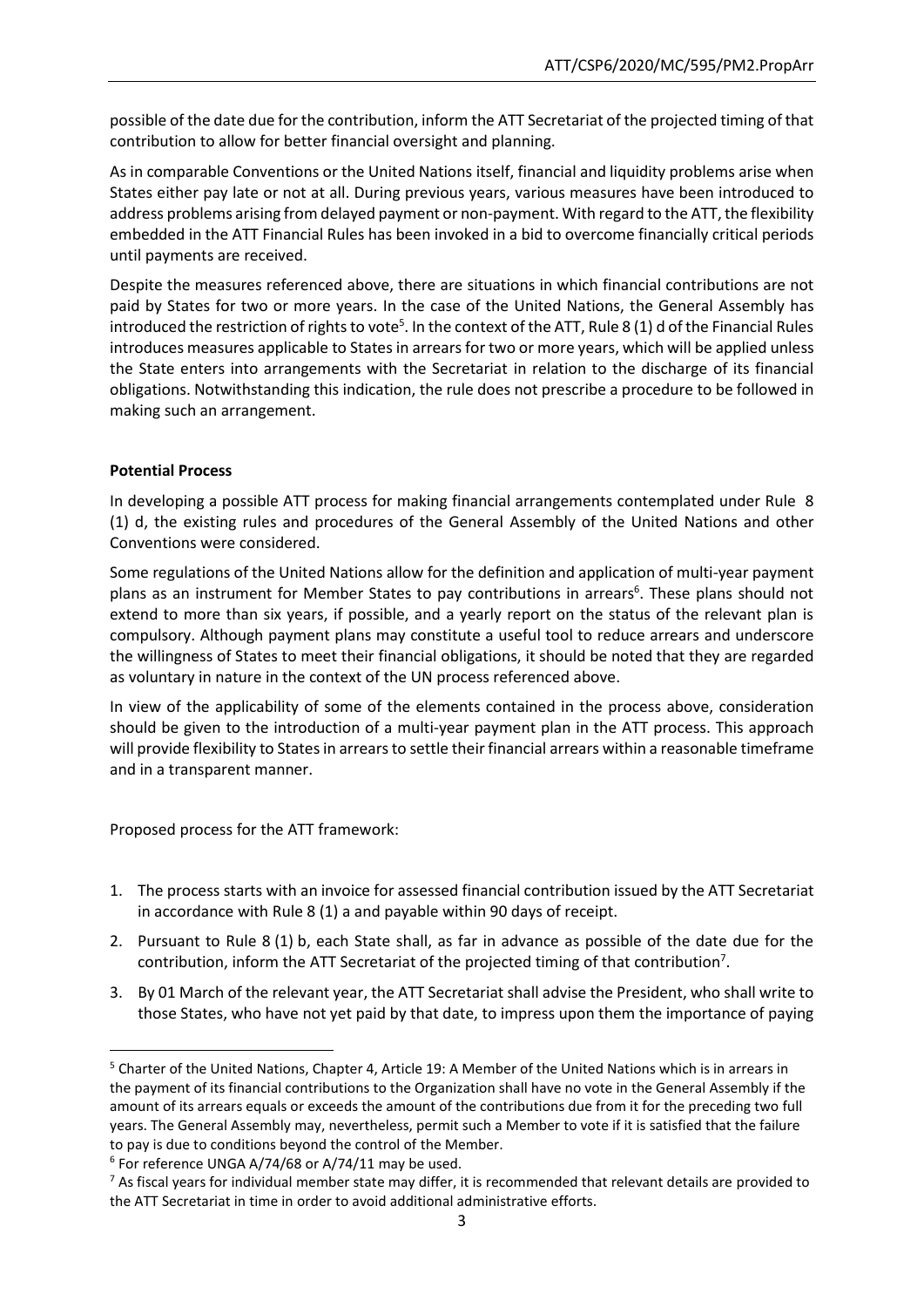their respective arrears. The President's consultations with such States shall be reported to the CSP at its next meeting (Rule 8 (1) c). In the event of States in arrears for two or more years, the President would encourage them to consider entering into a financial arrangement with the ATT Secretariat as early as possible.

- 4. The next reminder for payment comes in the form of an invoice for the following year, issued in October of every year reflecting all outstanding contributions. Detailed and continuously updated information on the status of ATT contributions, including financial arrears, is posted and made available on the ATT website.
- 5. If arrears accumulate over a period of two or more years, it is expected that the State proceeds and contacts the ATT Secretariat to enter into an arrangement to discharge its financial obligations (Rule 8 (1) d). In approaching the ATT Secretariat, the State in arrears shall use an official document (Note verbale issued by the Government of the State concerned through the respective Diplomatic Mission).
- 6. The official document from the State in arrears should either lay out "conditions beyond control" of the State, or contain a proposal for a multi-year payment plan not exceeding six years and a payment calendar or time frame<sup>8</sup>.
- 7. Due to the time required for the preparation of necessary recommendations to a CSP, the official document requesting a financial arrangement should be submitted to the ATT Secretariat not later than 60 days before the start of a CSP, of the same year period<sup>9</sup>.
- 8. On receipt of the official document requesting a financial arrangement, the ATT Secretariat will inform the Management Committee and the President of the CSP so as to initiate a process for consideration of the arrangement proposed. Following this, the Management Committee and the ATT Secretariat will evaluate the proposed payment arrangement and prepare recommendations thereto to a next ensuing CSP for consideration and decision-making. It is only the CSP that will take the necessary decisions regarding a proposed payment arrangement or any other financial rule related decision.
- 9. If no request for a financial arrangement is received from a State Party in arrears for two or more years, the voting rights of said State will be suspended, neither will it be eligible to nominate a representative as an office-holder, nor will it be able to become a member of any committee or subsidiary body of the CSP, in accordance with Rule 8 (1).
- 10. If a multiyear payment plan is considered and approved by the CSP, the payment of the first installment will initiate the arrangement.
- 11. The ATT Secretariat shall monitor compliance with the approved financial arrangement and advise the President of the CSP and the Management Committee of any non-compliance issues. In case of the latter, the President of the CSP shall send a letter to the respective State, advising of the situation, requesting for an explanation of the non-compliance and calling for an indication of mitigation measures that the State in arrears will institute to sustain the financial arrangement. The State in arrears will be required to provide the requested information within 30 days.
- 12. If the reply received is deemed satisfactory by the President of the CSP and the Management Committee, the financial arrangement will be upheld without any change. However, if the reply received is not satisfactory or compliance with the financial arrangement is not guaranteed by the

**.** 

<sup>&</sup>lt;sup>8</sup> Elements of a Multiyear Financial Plan may vary widely, with the intention of not being overly prescriptive, it is suggested that the plan contains payment projections based on existing or projected budget streams, and a feasible calendar, taken into consideration current policy and projected economic assumptions. It is, the payment plan should reflect an appropriate duration based on the amount in arrears, and the capacity of the state to address such arrears with the agreed timeframe (i.e. no more than six years, make first installment a precondition for activation of a plan, and an open option for early settlement).

<sup>&</sup>lt;sup>9</sup> Timeframe reflects Rule 15 of the Rules of Procedure (ATT/CSP1/CONF/1).